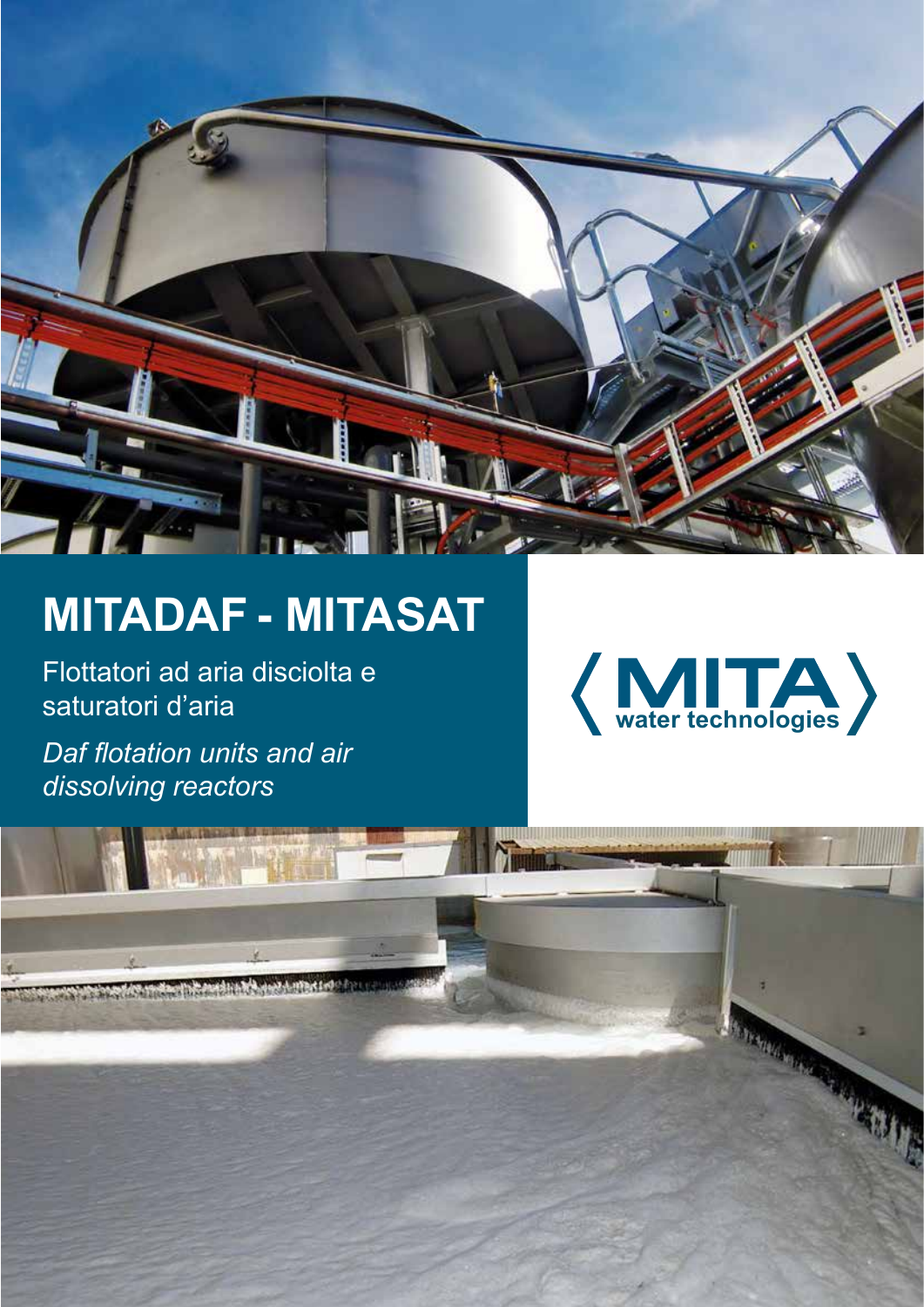#### PRINCIPIO DI FUNZIONAMENTO *Operating principle*

**Mitadaf** è un innovativo sistema di flottazione ad aria disciolta. La sua straordinaria efficienza di separazione solido/liquido e/o ispessimento fanghi è frutto del sistema combinato di idrodinamica uniforme e filtrazione a letto di microbolle d'aria. Fulcro del sistema **Mitadaf** è la colonna centrale multifunzionale, tramite cui avvengono l'immissione in vasca del refluo grezzo, il recupero del refluo chiarito e l'uscita dei fanghi. L'acqua grezza, opportunamente saturata d'aria, viene introdotta nella vasca di flottazione da una serie di fori posti nella parte inferiore della colonna centrale.

Il mix in ingresso, spinto dalle microbolle d'aria, raggiunge velocemente la superficie con una distribuzione omogenea su tutta l'area di flottazione (sistema a idrodinamica uniforme). La rapida ascesa favorisce l'accumulo in superficie dei fanghi, che vengono asportati in continuo, senza perturbazioni del manto, da un apposito raccoglitore radiale. Contemporaneamente il refluo chiarito, per poter raggiungere le fessure d'uscita poste nella parte più bassa della colonna centrale, si trova a dover attraversare un letto filtrante di microbolle d'aria, che trattiene eventuali fiocchi residui. In questo modo si ottiene un'efficienza di separazione considerevolmente superiore rispetto agli altri sistemi di flottazione.

*Mitadaf is an innovative dissolved air flotation system. Its extraordinarily high efficiency of solid/liquid separation and/or sludge thickening is the result of the combination in a single system of uniform hydrodynamics and filtration through a bed of air micro-bubbles. The crux of the Mitadaf system is its multifunctional central column, by means of which the raw waste influent is conveyed into the tank, the clarified subnatant effluent is recovered and the sludge is ejected. The raw wastewater, suitably saturated with air, is introduced into the flotation tank via a series of holes disposed around the lower part of the central column.*

*The entering mixture, carried by the minute air bubbles, reaches the surface immediately and is homogeneously distributed over the flotation area (uniform hydrodynamics system). The rapid rise encourages the sludge accumulation at the surface, from where it is continuously removed by an appropriate radial skimmer, without disturbance of the floated blanket. Simultaneous to the former process, and prior to reaching the exit slots in the lower part of the central column, the clarified subnatant effluent has to pass through a filter bed composed of air micro-bubbles: this separates and withholds any residual flocculants. In this manner this system attains a separation efficiency considerably higher than other flotation systems.*







# **CARATTERISTICHE** *Key characteristics*

- Vasca circolare a basso battente
- Sistema di rimozione sedimenti sul fondo
- Sistema di pulizia in continuo della parete interna
- Finestra di ispezione per il controllo della flottazione
- Alta efficienza di saturazione (> 90%)
- Controllo automatico dell'aria immessa • Non necessita di valvola di sfogo
- dell'aria in eccesso
- *• Low-head circular tank*
- *• Bottom sediment removal system*
- *• Continuous cleaning system for the inside wall*
- *• Inspection window for visual control of the flotation process*
- *• High saturation efficiency (> 90%)*
- *• Automatic control of the injected air*
- *• No requirements for purging of excess air (no purge valve)*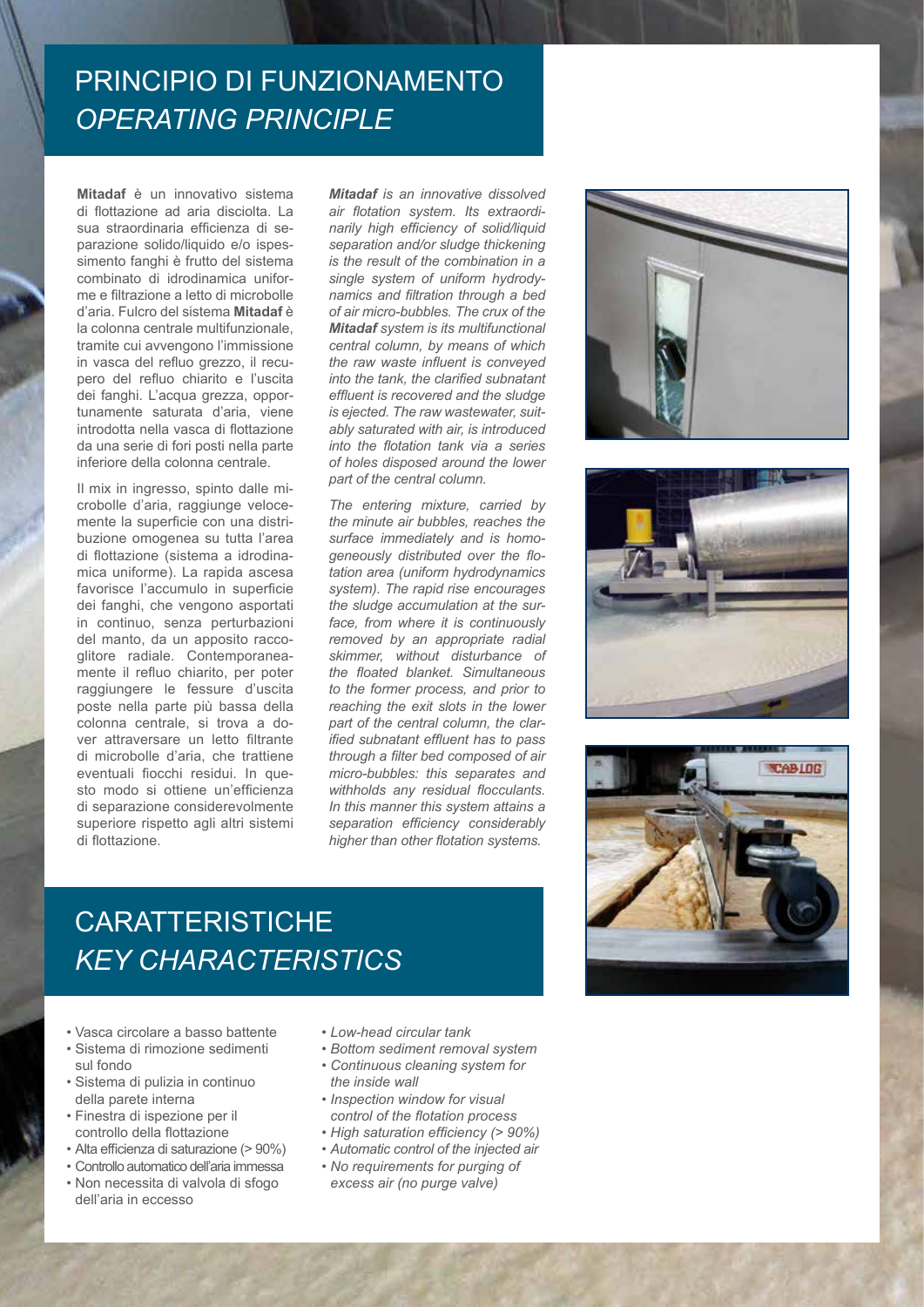# **MATERIALI** *Construction materials*

- Esecuzione standard: AISI 304 per la vasca di flottazione e AISI 316 per il saturatore
- Possibilità di costruzione completa in AISI 316 e altri tipi di acciaio (a richiesta)
- Possibilità di installazione in vasche circolari di cemento
- Possibilità di realizzazione di misure speciali (a richiesta)
- *• Standard manufacture: 304 stainless steel for the flotation tank and 316 for the saturator*
- *• Possibility of construction entirely in 316 stainless steel or other types of steel (on request)*
- *• Possibility of installation in existing or newbuild (by others) circular tanks in reinforced concrete*
- *• Possibility of fabrication in nonstandard dimensions (on request)*

### campi applicativi *Sectors of application*

- Industrie lattiero casearie
- Macellazione e lavorazione carni
- Cartiere
- Industrie alimentari
- Industrie petrolifere
- Industrie enologiche
- Industrie conciarie
- Chiarificazione primaria e secondaria in impianti biologici civili e industriali
- Ispessimento fanghi
- Industrie tessili
- Lavanderie
- Industrie chimiche
- Raffinerie
- Trattamento acque da cabine di verniciatura
- *• Dairies cheese factories*
- *• Slaughterhouses*
- *• Paper mills*
- *Food industry factories*
- *Oil industry*
- *• Wineries*
- *• Tanneries*
- *• Primary and secondary clarification in municipal and industrial biological wastewater plants*
- *• Sludge thickening*
- *• Textile industry*
- *• Large laundries*
- *• Chemical industry*
- *Refineries*
- *• Treatment of water from industrial paint booths*





# Reattore per il discioglimento dell'aria *Air-dissolving reactor*

**Mitasat**, cuore del processo di flottazione ad aria disciolta, genera le micro bolle che fungono da veicolo motore nella separazione dei solidi sospesi. È un sistema esclusivo di nuova concezione, che non necessita di manutenzione: i componenti interni non sono a rischio rottura o intasamento. La sua alta efficienza nel discioglimento dell'aria è superiore a qualsiasi altro sistema attualmente in uso.

**Mitasat** è anche in grado di migliorare le prestazioni di impianti di flottazione esistenti che utilizzano altre specie di generatori di microbolle (a bassa efficienza). Costruito interamente in acciaio inossidabile AISI 316, è collaudato e certificato

secondo le vigenti normative in materia di contenitori in pressione con gas.

**Mitasat**, grazie alle sue caratteristiche funzionali e di elevata efficienza, costituisce anche un'ottima soluzione per trasferire ossigeno negli impianti biologici a fanghi attivi e in altri sistemi di trattamento biologico.

*Mitasat, the heart of the dissolved air flotation process, generates the micro-bubbles that act as the carrier vehicle in the separation of the suspended solids. mitasat is a new concept system, exclusive to MITA Biorulli, that requires no maintenance:* 

*its internals are at no risk of breakage or clogging. Its high air dissolving efficiency is greater than that of any other system currently available.*

*Mitasat can also improve the performance of existing flotation installations that employ other sorts of (low efficiency) micro-bubble generators. It is manufactured entirely from 316 stainless steel and is tested and certified in compliance with the norms in force applicable to vessels pressurized with gas. mitasat, thanks to its operating characteristics and high efficiency, also represents an optimal solution for oxygen transfer in activated-sludge plants and in other biological wastewater treatment systems.*